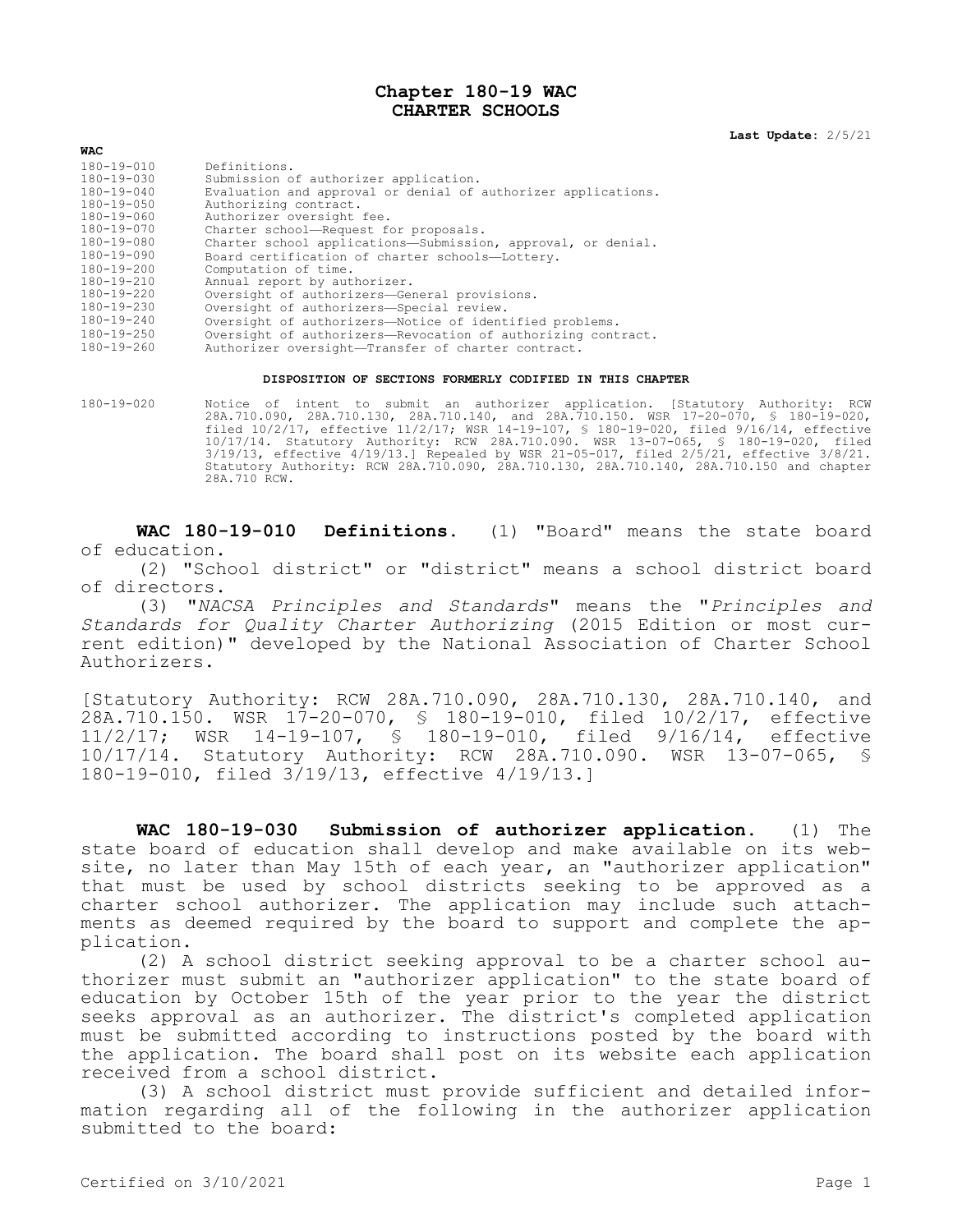(a) **The district's strategic vision for chartering.** The district must state the purposes that it expects to fulfill in being an authorizer of charter schools, with reference to the findings and interests set forth in RCW 28A.710.005, as well as any district-specific purposes that are a priority for the district; the educational goals it wishes to achieve; how it will give priority to serving at-risk students, as defined in RCW 28A.710.010(2), or students from low-performing schools; and how it will respect the autonomy and ensure the accountability of the charter schools it oversees.

(b) **A plan to support the vision presented,** including explanations and evidence of the applicant's budget and personnel capacity and commitment to execute the responsibilities of quality charter authorizing. "Budget and personnel capacity" means the district's capability of providing sufficient oversight, monitoring, and assistance to ensure that the charter schools it authorizes will meet all fiscal, academic and operational requirements under chapter 28A.710 RCW and comply with all applicable state and federal laws. A district's evidence of budget and personnel capacity shall consist, at a minimum, of a detailed description of the following:

(i) Staff resources to be devoted to charter authorizing and oversight under chapter 28A.710 RCW, in full-time equivalent employees, at a level sufficient to fulfill its authorizing responsibilities in accordance with the *NACSA Principles and Standards* and the provisions of chapter 28A.710 RCW; and

(ii) An estimate, supported by verifiable data, of the financial needs of the authorizer and a projection, to the extent feasible, of sufficient financial resources, supported by the authorizer oversight fee under RCW 28A.710.110 and any other resources, to carry out its authorizing responsibilities in accordance with the *NACSA Principles and Standards* and the provisions of chapter 28A.710 RCW.

(c) **A draft or preliminary outline of the request for proposal**  that the district would, if approved as an authorizer, issue to solicit charter school applications. The draft or preliminary outline of the request for proposal(s) shall meet all of the requirements set forth in RCW 28A.710.130 (1)(b) and demonstrate that the district will implement a comprehensive charter application process that follows fair procedures and rigorous criteria, and an evaluation and oversight process based on a performance framework meeting the requirements of RCW 28A.710.170.

(d) **A draft of the performance framework** that the district would, if approved as an authorizer, use to guide the execution of a charter contract and for ongoing oversight and performance evaluation of charter schools. The draft of the performance framework shall, at a minimum, meet the requirements of RCW 28A.710.170(2) including descriptions of each indicator, measure and metric enumerated therein, and shall provide that student academic proficiency, student academic growth, achievement gaps in both proficiency and growth, graduation rates, and postsecondary readiness are measured and reported in conformance with the achievement index developed by the state board of education under RCW 28A.657.110.

(e) **A draft of the district's proposed renewal, revocation, and nonrenewal processes,** consistent with RCW 28A.710.190 and 28A.710.200. The draft provided must, at a minimum, provide for the implementation of transparent and rigorous processes that:

(i) Establish clear standards for renewal, nonrenewal, and revocation of charters it may authorize under RCW 28A.710.100;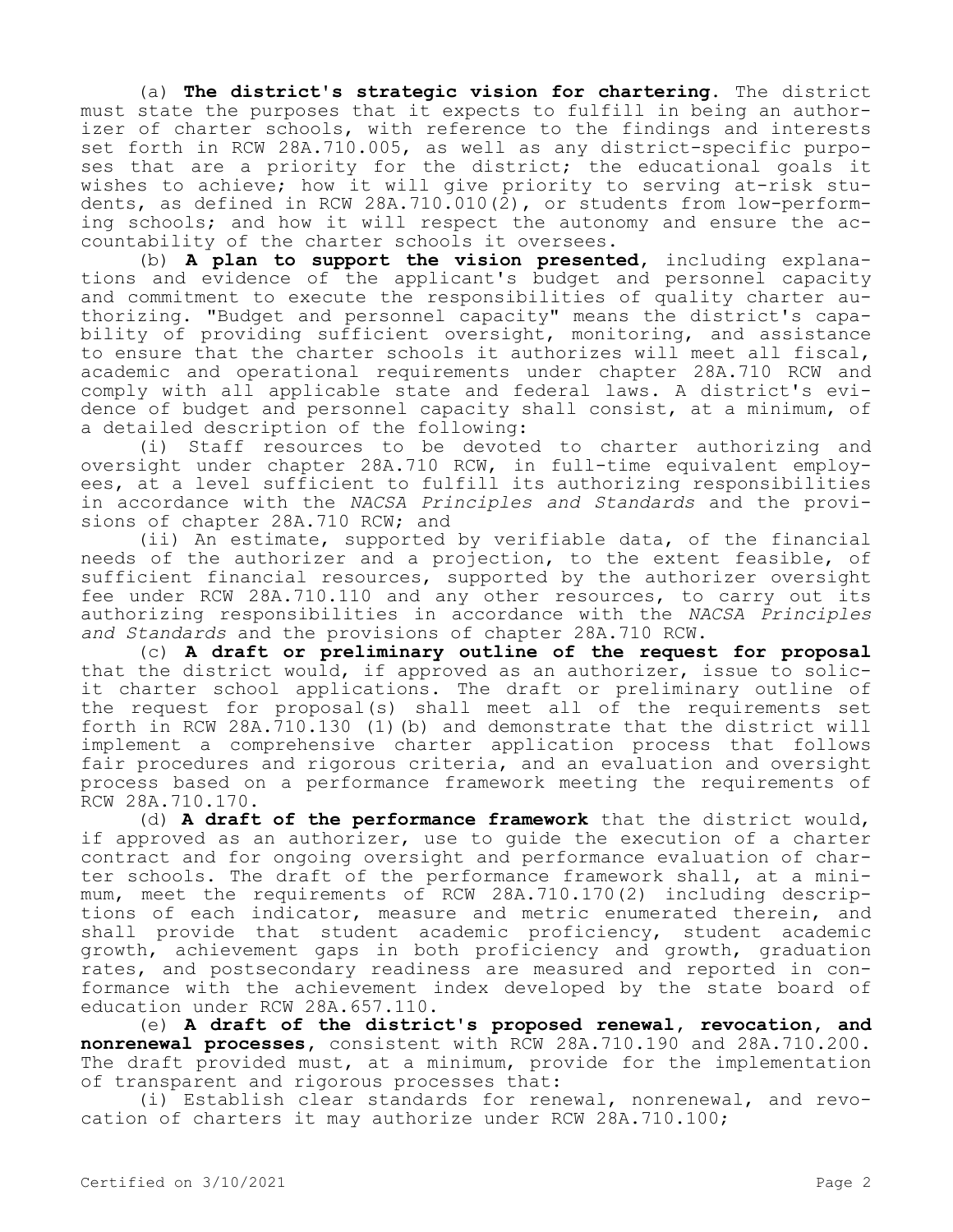(ii) Set reasonable and effective timelines for actions that may be taken under RCW 28A.710.190 and 28A.710.200;

(iii) Describe how academic, financial and operational performance data will be used in making decisions under RCW 28A.710.190 and 28A.710.200;

(iv) Outline a plan to take appropriate corrective actions, or exercise sanctions short of revocation, in response to identified deficiencies in charter school performance or legal compliance, in accordance with the charter contract and the provisions of RCW 28A.710.180.

(4) A district must sign a statement of assurances submitted with its application, which shall be included as an attachment to the authorizing contract executed between the approved district and the state board of education, stating that it seeks to serve as an authorizer in fulfillment of the expectations, spirit, and intent of chapter 28A.710 RCW, and that if approved as an authorizer it will:

(a) Seek opportunities for authorizer professional development, and assure that personnel with significant responsibilities for authorizing and oversight of charter schools will participate in any authorizer training provided or required by the state;

(b) Provide public accountability and transparency in all matters concerning charter authorizing practices, decisions, and expenditures;

(c) Ensure that any charter school it oversees shall have a fully independent governing board and exercise autonomy in all matters, to the extent authorized by chapter 28A.710 RCW, in such areas as budgeting, personnel and instructional programming and design;

(d) Ensure that any contract it may execute with the charter school board of an approved charter school under RCW 28A.710.160 provides that the school will provide educational services to students with disabilities, students who are limited-English proficient, and any other special populations of students as required by state and federal laws;

(e) Include in any charter contract it may execute with the charter school board of an approved charter school, in accordance with RCW 28A-710-040 (2)(b), that the charter school must provide a program of basic education that at a minimum meets the requirements of RCW 28A.150.200 and 28A.150.220, and meets the goals in RCW 28A.150.210, including instruction in the essential learning requirements and participation in the statewide student assessment system as developed under RCW 28A.655.070.

[Statutory Authority: RCW 28A.710.090, 28A.710.130, 28A.710.140, 28A.710.150 and chapter 28A.710 RCW. WSR 21-05-017, § 180-19-030, filed 2/5/21, effective 3/8/21. Statutory Authority: RCW 28A.710.090,<br>28A.710.130, 28A.710.140, and 28A.710.150. WSR 17-20-070, § 28A.710.130, 28A.710.140, and 28A.710.150. WSR 17-20-070, § 180-19-030, filed 10/2/17, effective 11/2/17; WSR 14-19-107, 180-19-030, filed 9/16/14, effective 10/17/14. Statutory Authority: RCW 28A.710.090. WSR 13-07-065, § 180-19-030, filed 3/19/13, effective 4/19/13.]

**WAC 180-19-040 Evaluation and approval or denial of authorizer applications.** (1) The board shall evaluate an application submitted by a school district seeking to be an authorizer and issue a decision approving or denying the application by February 1st of each year.

(2) In evaluating each application, the board will rate each part of the application as set forth in WAC  $180-19-030$  (3)(a) through (e)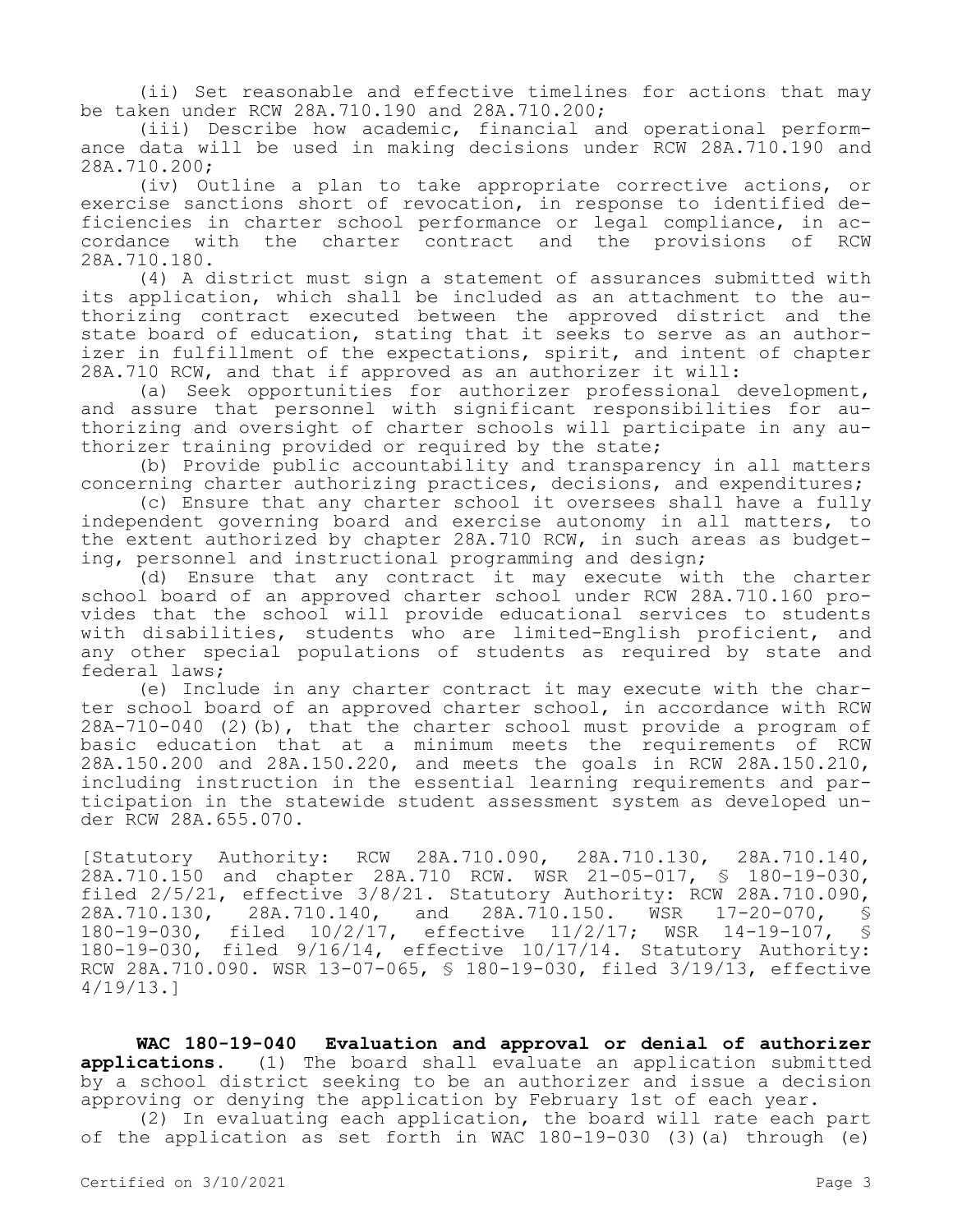as well-developed, partially developed, or undeveloped, based on criteria for evaluation included in the authorizer application developed and made publicly available pursuant to WAC 180-19-030(1).

(a) "Well-developed" shall mean that the application response meets the expectations established by the board and the *NACSA Principles and Standards* in material respects and warrants approval subject to execution of an authorizing contract with the board.

(b) "Partially developed" shall mean that the application response contains some aspects of a well-developed practice, is limited in its execution, or otherwise falls short of satisfying the expectations established by the board and the *NACSA Principles and Standards*.

(c) "Undeveloped" shall mean that the application response is wholly inadequate in that the applicant district has not considered or anticipated the well-developed practice at all, or proposes to carry out its authorizing duties in a way that is not recognizably connected to the expectations established by the board and the *NACSA Principles and Standards*.

(3) In its evaluation the board will consider whether the district's proposed policies and practices are consistent with the *NACSA Principles and Standards* as required by RCW 28A.710.100(3), in at least the following areas:

(a) Organizational capacity: Commit human and financial resources necessary to conduct authorizing duties effectively and efficiently;

(b) Solicitation and evaluation of charter applications: Implement a comprehensive application process that includes clear application questions and rigorous criteria, and grants charters only to applicants who demonstrate strong capacity to establish and operate a charter school;

(c) Performance contracting: Execute contracts with charter schools that articulate the rights and responsibilities of each party regarding school autonomy, funding, administration and oversight, outcomes, measures for evaluating success or failure, performance consequences, and other material terms;

(d) Ongoing charter school oversight and evaluation: Conduct contract oversight that competently evaluates performance and monitors compliance, ensures schools' legally entitled autonomy, protects student rights, informs intervention, revocation and renewal decisions, and provides annual reports as required by chapter 28A.710 RCW; and

(e) Charter renewal and revocation processes: Design and implement a transparent and rigorous process that uses comprehensive academic, financial and operational performance data to make merit-based renewal decisions, and revokes charters when necessary to protect student and public interests.

(4) The board shall develop and post on its public website rubrics for determination of the extent to which each criterion for evaluation has been met.

(5) The board may utilize the services of external reviewers with expertise in educational, organizational or financial matters in evaluating applications.

(6) Prior to approving any application, the board may require an interview with district leadership for the purpose of reviewing and evaluating the application. The interview may be used to supplement or clarify information provided by the district in the written application. The information received in the interview may be considered in formulating the overall ratings of the application under subsection (2) of this section.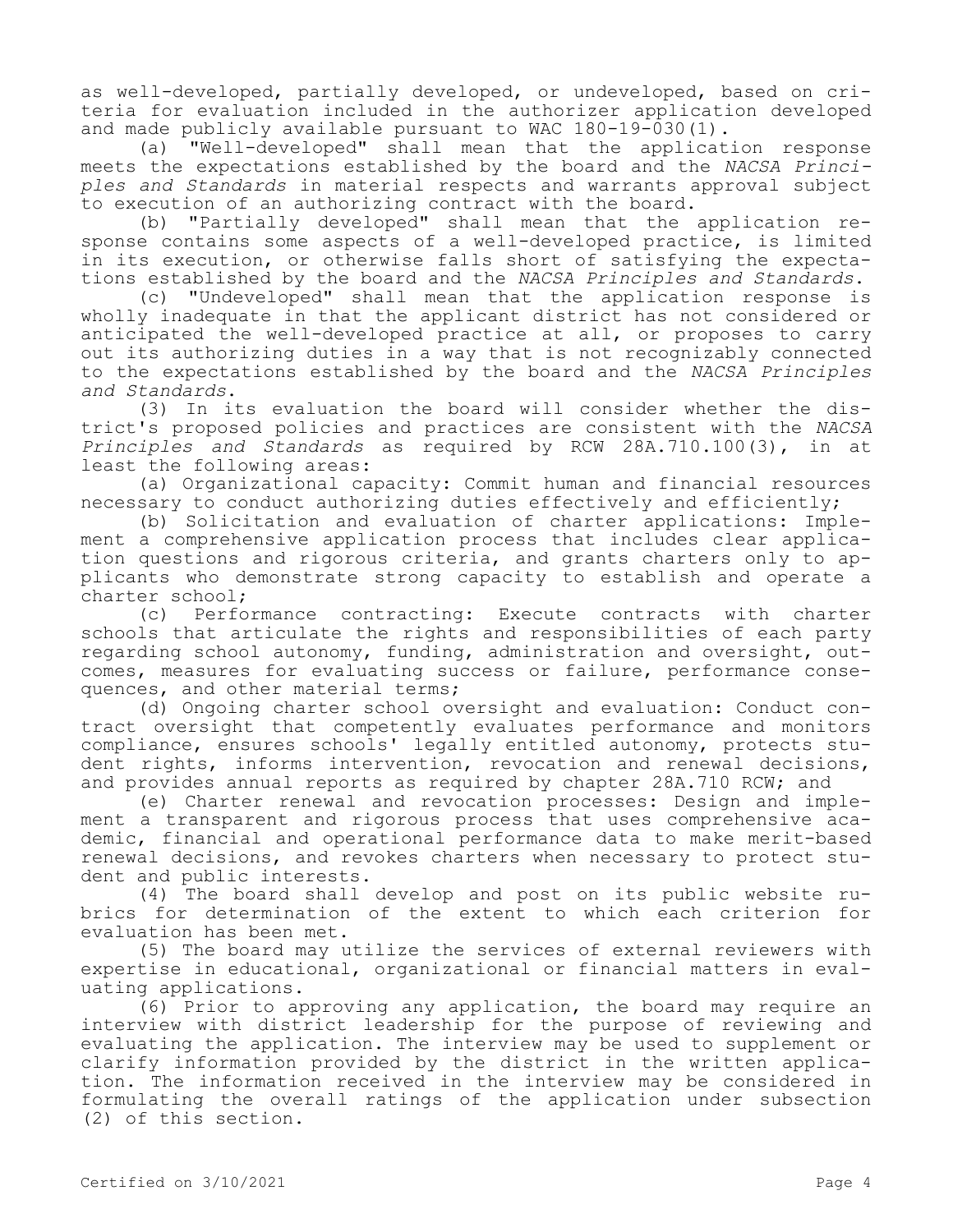(7) For an application to be approved, the board must find it to be well developed in each part of the application as set forth in WAC 180-19-030(3). A determination that an application does not meet standards of quality authorizing in any part shall constitute grounds for disapproval. If the state board disapproves an application, it shall state in writing the reasons for the disapproval, with specific reference to the criteria included in the authorizer application.

(8) The board shall post on its public website the applications of all school districts approved as authorizers. A school district approved as an authorizer shall post its application on a public website.

[Statutory Authority: RCW 28A.710.090, 28A.710.130, 28A.710.140, 28A.710.150 and chapter 28A.710 RCW. WSR 21-05-017, § 180-19-040, filed 2/5/21, effective 3/8/21. Statutory Authority: RCW 28A.710.090, 28A.710.130, 28A.710.140, and 28A.710.150. WSR 17-20-070, § 180-19-040, filed 10/2/17, effective 11/2/17; WSR 14-19-107, § 180-19-040, filed 9/16/14, effective 10/17/14. Statutory Authority: RCW 28A.710.090. WSR 13-07-065, § 180-19-040, filed 3/19/13, effective 4/19/13.]

**WAC 180-19-050 Authorizing contract.** (1) If the board approves a district's application, it shall execute a renewable authorizing contract with the school district within thirty days of its decision. The contract shall specify the district's agreement to serve as an authorizer in accordance with the expectations of chapter 28A.710 RCW and specify additional performance terms based on the district's proposal and plan for chartering as set forth in its application.

(2) The statement of assurances submitted with an authorizer application shall be incorporated as an attachment to the authorizing contract and incorporated by reference as if fully set forth therein.

[Statutory Authority: RCW 28A.710.090. WSR 13-07-065, § 180-19-050, filed 3/19/13, effective 4/19/13.]

**WAC 180-19-060 Authorizer oversight fee.** (1) The statewide formula for the authorizer oversight fee transmitted to an authorizer by the superintendent of public instruction, as provided for in RCW 28A.710.110, shall be calculated as a rate not to exceed four percent of state operating funding allocated under RCW 28A.710.220. The rate shall be determined annually by the state board of education in consultation with the authorizer. The determination of the rate shall take into consideration the performance of schools under the authorizer's oversight including, but not limited to, enrollment, financial stability, performance challenges, and other situations as identified by the authorizer or the board. Rates must be determined and reported to authorizers and the office of the superintendent of public instruction by May 15th for the subsequent school year.

(2) Authorizers shall report on the adequacy and efficiency of the authorizer oversight fee in the annual report submitted to the board by each authorizer as set forth in RCW 28A.710.100(4). The board shall consider this information to determine whether the formula should be adjusted in order to ensure fulfilling the purposes of chapter 28A.710 RCW.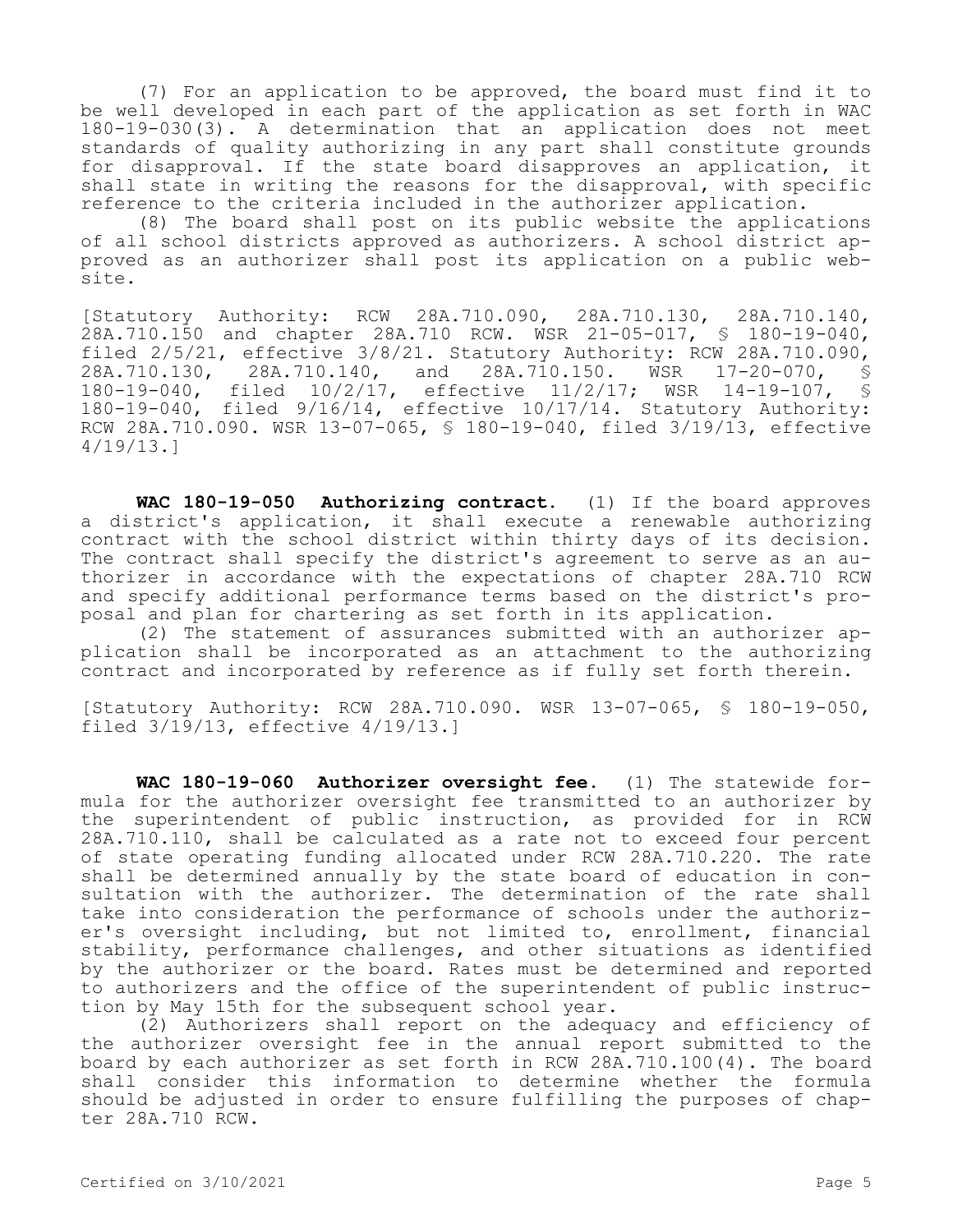[Statutory Authority: RCW 28A.710.090, 28A.710.130, 28A.710.140, 28A.710.150 and chapter 28A.710 RCW. WSR 21-05-017, § 180-19-060, filed 2/5/21, effective 3/8/21. Statutory Authority: Chapter 28A.710 RCW. WSR 13-12-055, § 180-19-060, filed 6/1/13, effective 7/2/13.]

**WAC 180-19-070 Charter school—Request for proposals.** No later than March 1st, each authorizer shall annually issue solicitations for proposals for charter schools meeting the requirements of RCW 28A.710.130.

[Statutory Authority: RCW 28A.710.090, 28A.710.130, 28A.710.140, and 28A.710.150. WSR 17-20-070, § 180-19-070, filed 10/2/17, effective 11/2/17; WSR 14-19-107, § 180-19-070, filed 9/16/14, effective 10/17/14. Statutory Authority: Chapter 28A.710 RCW. WSR 13-12-055, § 180-19-070, filed 6/1/13, effective 7/2/13.]

**WAC 180-19-080 Charter school applications—Submission, approval, or denial.** (1) An applicant, as defined in RCW 28A.710.010, seeking approval must:

(a) Submit a nonbinding notice of intent to be approved as a proposed charter school by May 1st of the year in which approval is sought. An applicant may not submit a charter school application in a calendar year unless it has filed timely notice of intent as provided herein; and

(b) Submit an application for a proposed charter school to an authorizer by no later than June 1st of the year in which the applicant seeks approval.

(2) An authorizer receiving an application for a proposed charter school must either approve or deny the proposal by no later than September 1st of the year in which the application is received.

(3) The authorizer must provide the state board of education with a written report of the approval or denial of an applicant's proposal for a charter school within ten days of such action. The notice must comply with the requirements set forth in RCW 28A.710.150(2). The report shall be sent to the board via electronic mail to sbe@k12.wa.us.

[Statutory Authority: RCW 28A.710.090, 28A.710.130, 28A.710.140, 28A.710.150 and chapter 28A.710 RCW. WSR 21-05-017, § 180-19-080, filed 2/5/21, effective 3/8/21. Statutory Authority: RCW 28A.710.090,<br>28A.710.130, 28A.710.140, and 28A.710.150. WSR 17-20-070, § 28A.710.130, 28A.710.140, and 28A.710.150. WSR 17-20-070, § 180-19-080, filed 10/2/17, effective 11/2/17; WSR 14-19-107, § 180-19-080, filed 9/16/14, effective 10/17/14. Statutory Authority: Chapter 28A.710 RCW. WSR 13-12-055, § 180-19-080, filed 6/1/13, effective 7/2/13.]

**WAC 180-19-090 Board certification of charter schools—Lottery.**  (1) Upon receipt of notice from an authorizer that a charter school has been approved, the chair of the state board of education shall certify whether the approval is in compliance with the limits in RCW 28A.710.150 on the maximum number of charter schools that may be established. Certification from the board must be obtained before final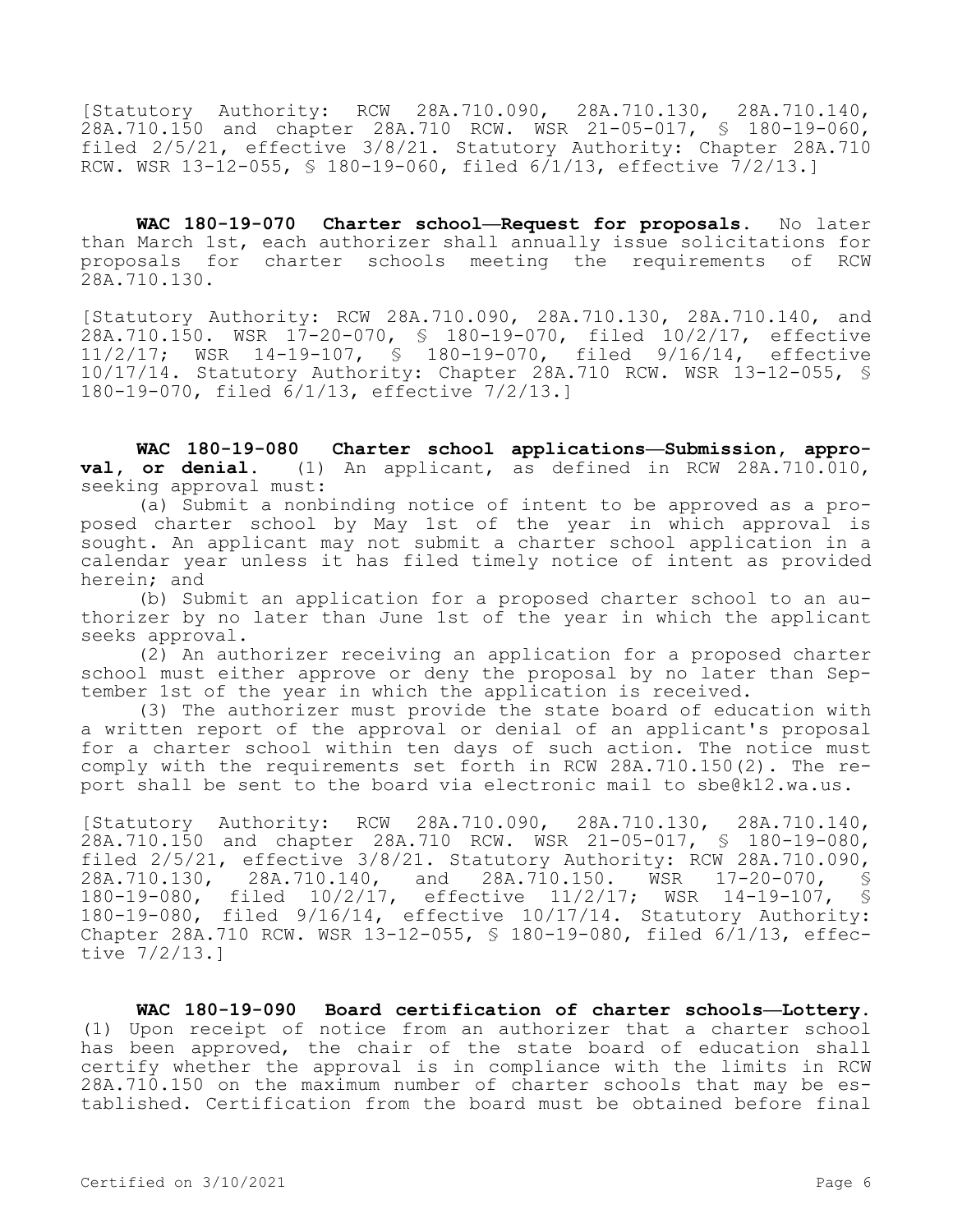authorization of a charter school. The certification of a charter school shall be posted on the board's website.

(2) If the board receives notification of charter approvals under this section on the same day, and the total number of approvals exceeds the limits in RCW 28A.710.150(1) on the maximum number of charter schools that may be established for operation in any single year, the board will select approved charters for certification through a lottery process as follows:

(a) The board shall notify the authorizer that the approved charter school has not been certified by the board for operation and must be selected for certification through a lottery.

(b) Within thirty days after determining that the limit for charter schools has been exceeded, the board shall conduct a lottery, as required by RCW 28A.710.150(3), at a publicly noticed meeting to select and certify approved charters for implementation. The board shall randomly draw the names of charter schools from the available pool of approved charter schools that have not been certified until the maximum allowable total number of charter schools has been selected.

(c) Once the total number of charter schools that may be established in any single year under RCW 28A.710.150 is exceeded, the board shall certify a charter school for operation in a subsequent year in which a charter school may be established within the limits set forth in RCW 28A.710.150(1), based upon the charter's selection in the lottery.

[Statutory Authority: RCW 28A.710.090, 28A.710.130, 28A.710.140, and 28A.710.150. WSR 14-19-107, § 180-19-090, filed 9/16/14, effective 10/17/14. Statutory Authority: Chapter 28A.710 RCW. WSR 13-12-055, § 180-19-090, filed 6/1/13, effective 7/2/13.]

**WAC 180-19-200 Computation of time.** (1) "Days" means calendar day whenever used in this chapter, unless otherwise specified. The period of time for performing an act governed by this chapter is determined by excluding the first day and including the last day, unless the last day is an official state holiday, Saturday, or Sunday, in which event the period runs until the end of the next business day.

(2) If a specific due date is established under this chapter, and that date falls on a Saturday, Sunday, or official state holiday, such period is automatically extended to the end of the next business day.

[Statutory Authority: Chapter 28A.710 RCW. WSR 13-12-055, § 180-19-200, filed 6/1/13, effective 7/2/13.]

**WAC 180-19-210 Annual report by authorizer.** (1) Each authorizer must, no later than January 21st of each year starting in 2021, submit an annual report to the state board of education meeting the requirements of RCW 28A.710.100(4). The board shall develop and post on its website by September 1st of each year a standard form which must be used, and instructions which must be followed by each authorizer in making its report. The completed report must be sent via electronic mail to sbe@k12.wa.us and shall be posted on the board's website.

- (2) The report must include:
- (a) The date of authorizer approval by the board;

(b) The names and job titles of district personnel having principal authorizing responsibilities with contact information for each;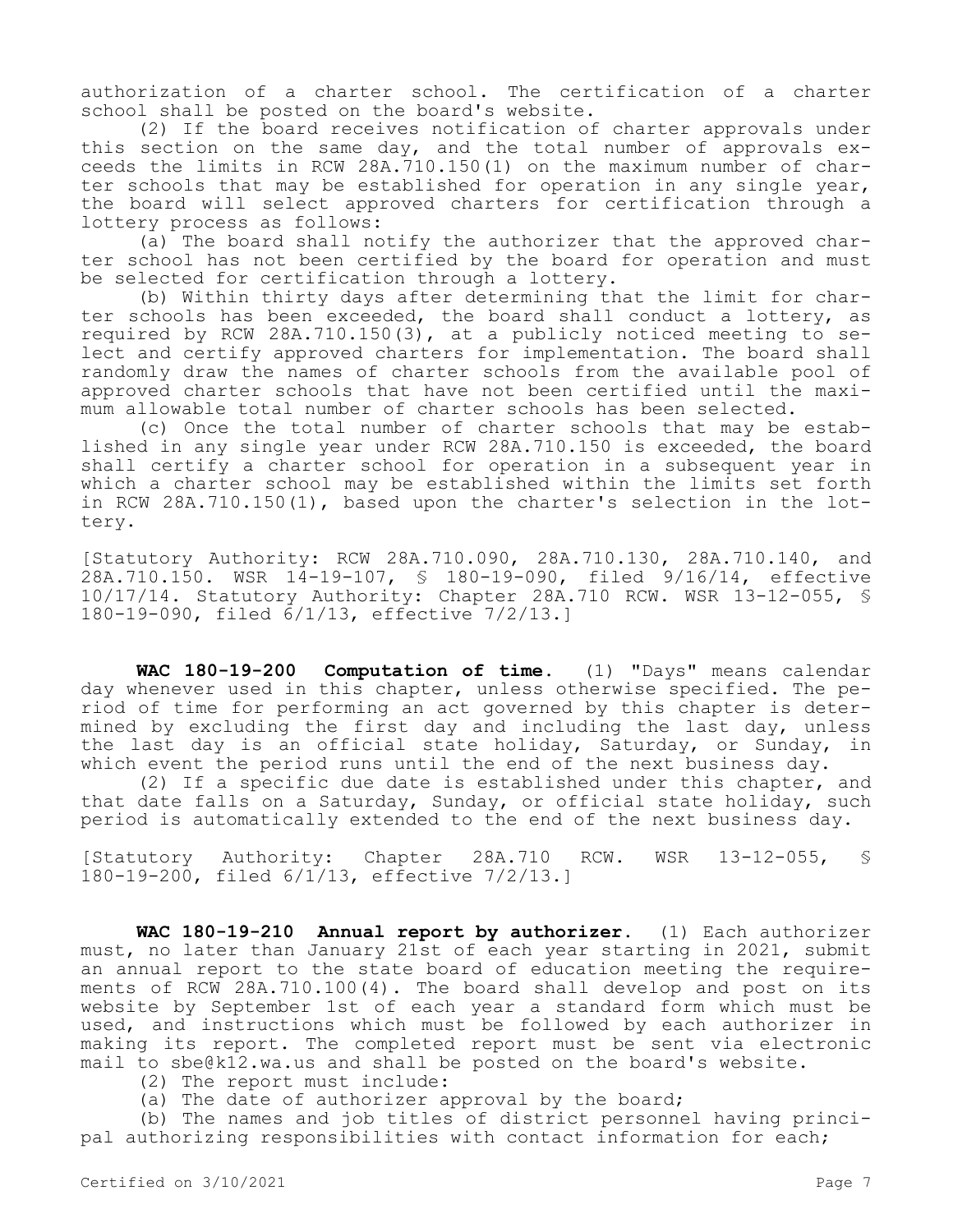(c) The names and job titles of any employees or contractors to<br>the district has delegated responsibilities under RCW whom the district has delegated responsibilities under RCW 28A.710.100, with contact information for each;

(d) An executive summary including, but not limited to, an overview of authorizing activity during the prior year and the status and performance of the charter schools authorized;

(e) The authorizer's strategic vision for chartering, as submitted to the state board under WAC 180-19-030 (3)(a), and its assessment of progress toward achieving that vision;

(f) The status of the authorizer's charter school portfolio, identifying all charter schools in each of the following categories:

(i) Approved but not yet open, including for each, the targeted student population and the community the school hopes to serve; the location or geographic area proposed for the school; the projected enrollment; the grades to be operated each year of the term of the charter contract; the names of and contact information for the charter school board, and the planned date for opening;

(ii) Operating, including for each, location; grades operated; enrollment in total and by grade; and for each student subgroup as defined in RCW 28A.300.042 in totals and as percentages of enrollment;

(iii) Charter renewed with date of renewal;

(iv) Charter transferred to another authorizer during the prior year, with date of transfer;

(v) Charter revoked during the prior year with date of and reasons for revocation;

(vi) Voluntarily closed;

(vii) Never opened, with no planned date for opening.

(g) The academic performance of each operating charter school overseen by the authorizer, based on the authorizer's performance framework, including:

(i) Student achievement on each of the required indicators of academic performance in RCW 28A.710.170 (2)(a) through (f), as applicable by grade, in absolute values and in comparison to the annual performance targets set by the charter school under RCW 28A.710.170(3). Student academic proficiency, student academic growth, achievement gaps, graduation rates and postsecondary readiness must be included as reported in the achievement index developed by the state board of education under RCW 28A.657.110.

(ii) Student achievement on each additional indicator of academic performance the authorizer has chosen to include in its performance framework to augment external evaluations of performance, in absolute values and in comparison to the annual performance targets set by the authorizer under RCW 28A.710.170.

(iii) Student achievement on each indicator must be disaggregated by major student subgroups including gender, race and ethnicity, poverty status, special education status, English language learner status, and highly capable status as required of performance frameworks in RCW 28A.710.170.

(h) The financial performance of each operating charter school overseen by the authorizer, based on the indicators and measures of financial performance and sustainability in the authorizer's performance framework, in absolute values and in comparison to the annual performance targets set by the authorizer under RCW 28A.710.170;

(i) The organizational performance of the charter school board of each operating charter school overseen by the authorizer, based on the indicators and measures of organizational performance in the authoriz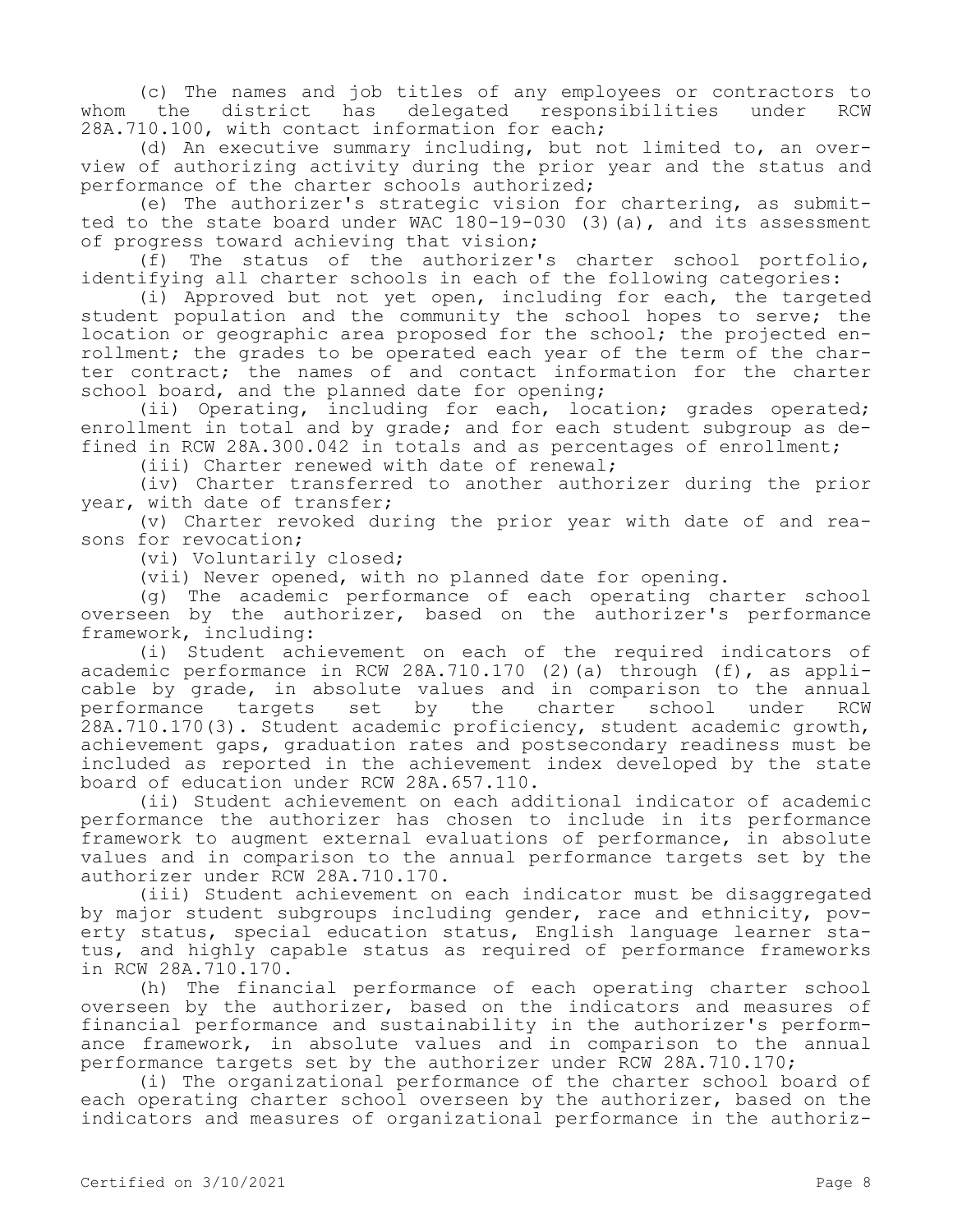er's performance framework, including compliance with all applicable laws, rules and terms of the charter contract;

(j) The authorizer's assessment of the adequacy of the authorizer oversight fee, operating costs and expenses for the prior year for fulfilling the responsibilities of an authorizer as enumerated in RCW 28A.710.100(1) and provided under the terms of each charter contract, detailed in annual financial statements that conform with generally accepted accounting principles and applicable reporting and accounting requirements of the office of the superintendent of public instruction;

(k) The contracted, fee-based services purchased from the authorizer by the charter schools under its jurisdiction under RCW 28A.710.110, including a brief description of each service purchased, an itemized accounting of the revenue received from the schools for the services, and the actual costs of these services to the authorizer.

[Statutory Authority: RCW 28A.710.090, 28A.710.130, 28A.710.140, 28A.710.150 and chapter 28A.710 RCW. WSR 21-05-017, § 180-19-210, filed 2/5/21, effective 3/8/21. Statutory Authority: RCW 28A.710.090,<br>28A.710.130. 28A.710.140. and 28A.710.150. WSR 17-20-070. \$ 28A.710.130, 28A.710.140, and 28A.710.150. WSR 17-20-070, § 180-19-210, filed 10/2/17, effective 11/2/17. Statutory Authority: RCW 28A.710.100. WSR 14-02-060, § 180-19-210, filed 12/26/13, effective 1/26/14.]

**WAC 180-19-220 Oversight of authorizers—General provisions.**  (1) The state board of education is responsible under RCW 28A.710.120 for oversight of the performance and effectiveness of all authorizers approved under RCW 28A.710.090. This oversight is ongoing and is not limited to the specific actions and procedures described in these rules. For the purposes of the board's rules governing the oversight of authorizers, the term "authorizer" means a school district board of directors that has been approved to be a charter school authorizer under RCW 28A.710.090.

(2) In reviewing or evaluating the performance of authorizers against nationally recognized principles and standards for quality authorizing, the board will compare the authorizer's performance to the standards for quality set forth in the *Principles and Standards for Quality Charter School Authorizing*, 2012 edition, published by the National Association of Charter School Authorizers. A link to this publication shall be posted on the board's public website.

(3) In carrying out its responsibilities for overseeing the performance and effectiveness of authorizers under RCW 28A.710.120, the board shall utilize information including, but not limited to, the annual authorizer reports submitted to the board under RCW 28A.710.100, all reports and data submitted to the office of the superintendent of public instruction under chapter 28A.710 RCW, charter contracts, and the findings of any special review conducted under RCW 28A.710.120(2). The board will require submission of, or access to, materials or data from the authorizer deemed reasonably necessary to evaluate the performance and effectiveness of the authorizer.

(4) The board may contract for services with persons or entities having relevant expertise in the performance of its duties under RCW 28A.710.120.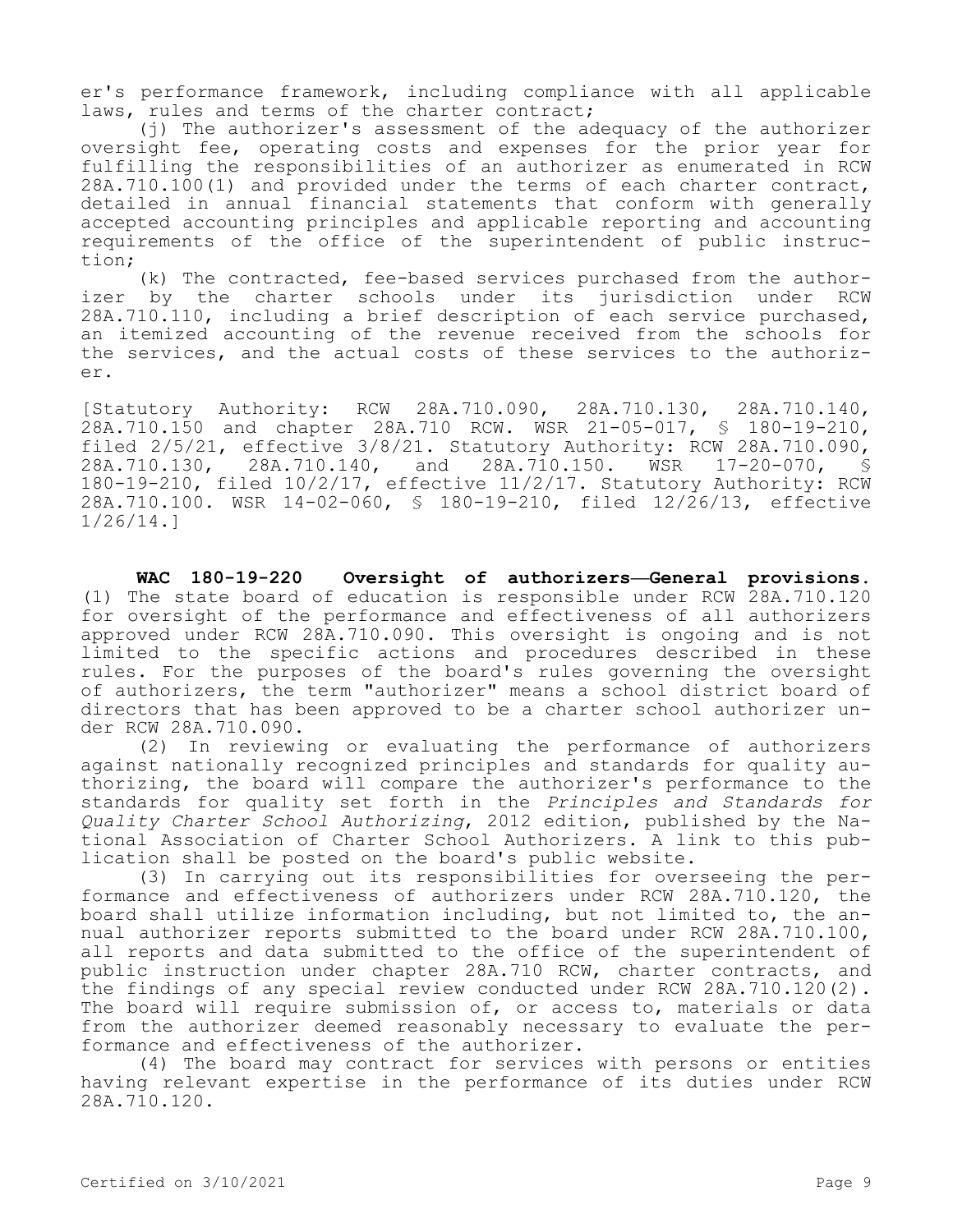(5) The board may conduct site visits to charter schools in an authorizer's portfolio for the purpose of conducting oversight of the performance of an authorizer under these rules. The board shall provide reasonable notice to the authorizer and the charter governing board prior to a site visit.

(6) In carrying out its duties for oversight of the performance and effectiveness of authorizers under RCW 28A.710.120, the board shall respect the principal role and responsibility of the authorizer for monitoring and oversight of the charter school under RCW 28A.710.100, and the authority of the charter school board to manage and operate the charter school under RCW 28A.710.030 and the terms of its charter contract.

[Statutory Authority: RCW 28A.710.120 (1) and (7). WSR 14-08-033, § 180-19-220, filed 3/25/14, effective 4/25/14.]

**WAC 180-19-230 Oversight of authorizers—Special review.** (1) The board is authorized, upon a determination of persistently unsatisfactory performance of an authorizer's portfolio of charter schools, a pattern of well-founded complaints about the authorizer or its charter schools, or other objective circumstances, to conduct a special review of an authorizer's performance. The purpose of the special review is to determine the need for additional action by the board as provided in these rules.

(2) "Persistently unsatisfactory performance of an authorizer's portfolio of charter schools" shall consist, for any school or schools, of:

(a) Repeated failure during a contract term, or consecutive contract terms, to meet the expectations for academic performance set forth in the charter contract including, but not limited to, applicable state and federal accountability requirements, without evidence of a trend indicating the school will meet those expectations;

(b) Repeated failure during a contract term, or consecutive contract terms, to meet the financial performance targets within the charter contract;

(c) Repeated failure during a contract term, or consecutive contract terms, to meet the targets for organizational performance within the charter contract.

(3) "A pattern of well-founded complaints" means multiple complaints that are found by the board to be supported by sufficient factual information alleging that an authorizer is not in compliance with a charter contract, its authorizing contract, or its authorizer duties, including the failure to develop and follow nationally recognized principles and standards for charter authorizing.

(a) Any individual or entity may submit a written complaint to the board about an authorizer or its charter schools. The complaint should state in specific terms the alleged violation of law, failure to comply with a charter contract or its authorizing contract, or failure to develop and follow nationally recognized principles and standards for charter authorizing. The complaint must be signed and dated and provide contact information for use by the board in requesting additional information as deemed needed. The board shall post a standard form for submission of complaints on its public website.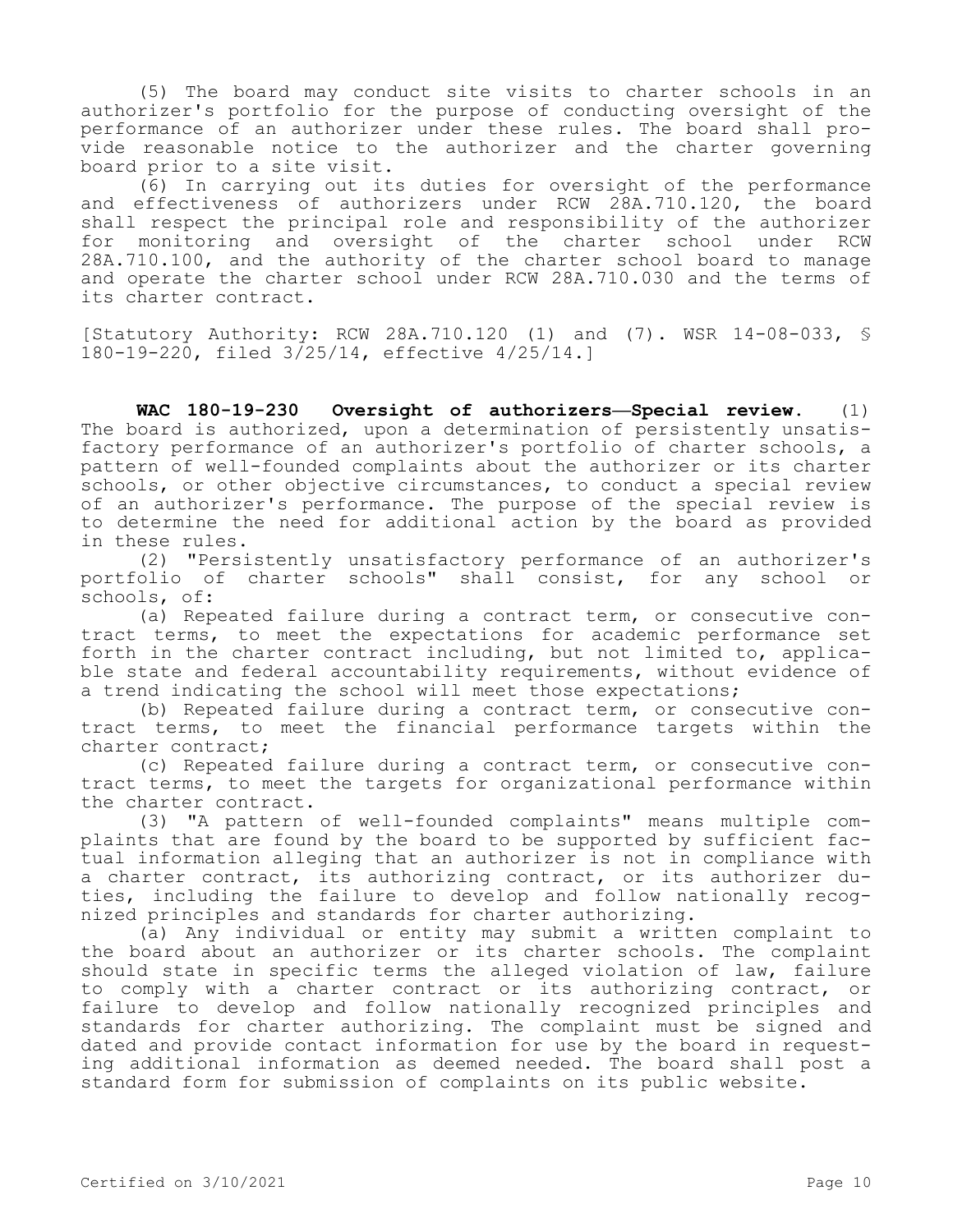(b) Upon receipt, the board shall transmit the complaint to the authorizer for its written response, which shall be submitted to the board within thirty days of receipt.

(c) The board may request additional information from the complainant or the authorizer as deemed necessary to investigate the complaint.

(d) If the complaint is determined not to be well-founded, the board shall notify the complainant in writing and the board shall not be required to take further action.

(e) If the complaint is determined to be well-founded, the board shall provide written notification of such determination to the complainant and the authorizer.

(4) "Other objective circumstances" include, but are not limited to, failure of the authorizer or its charter schools to comply with an applicable state or federal law or regulation, or evidence that a charter school is not operating in a manner that fulfills the requirements of its charter contract or has a substantial risk of becoming operationally unable to fulfill those requirements.

(5) The board must provide written notice to the authorizer of initiation of a special review, documenting the reasons for the decision to conduct the review. The board must provide opportunity for the authorizer to respond in writing to the specific determinations of the need for the review.

(6) The board shall submit a written report of the results of the special review to the authorizer and other interested persons. The report may include recommended corrective actions. The report shall be posted on the board's public website.

[Statutory Authority: RCW 28A.710.120 (1) and (7). WSR 14-08-033, § 180-19-230, filed 3/25/14, effective 4/25/14.]

**WAC 180-19-240 Oversight of authorizers—Notice of identified problems.** (1) If at any time the board finds that an authorizer is not in compliance with a charter contract, its authorizing contract, or the authorizer duties under RCW 28A.710.100, it shall provide the authorizer with written notification of the identified problems with specific reference to the charter contract, the authorizing contract, or the authorizer duties under RCW 28A.710.100.

(2) The authorizer shall respond to the written notification and remedy the problems within a specific time frame as determined reasonable by the board under the circumstances.

(3) Nothing in this section requires the board to conduct a special review under WAC 180-19-230 before providing an authorizer with notice of identified problems.

[Statutory Authority: RCW 28A.710.120 (1) and (7). WSR 14-08-033, § 180-19-240, filed 3/25/14, effective 4/25/14.]

**WAC 180-19-250 Oversight of authorizers—Revocation of authorizing contract.** (1) Evidence of material or persistent failure by an authorizer to carry out its duties according to nationally recognized principles and standards for charter authorizing is grounds for revocation of an authorizer's chartering contract. This may include: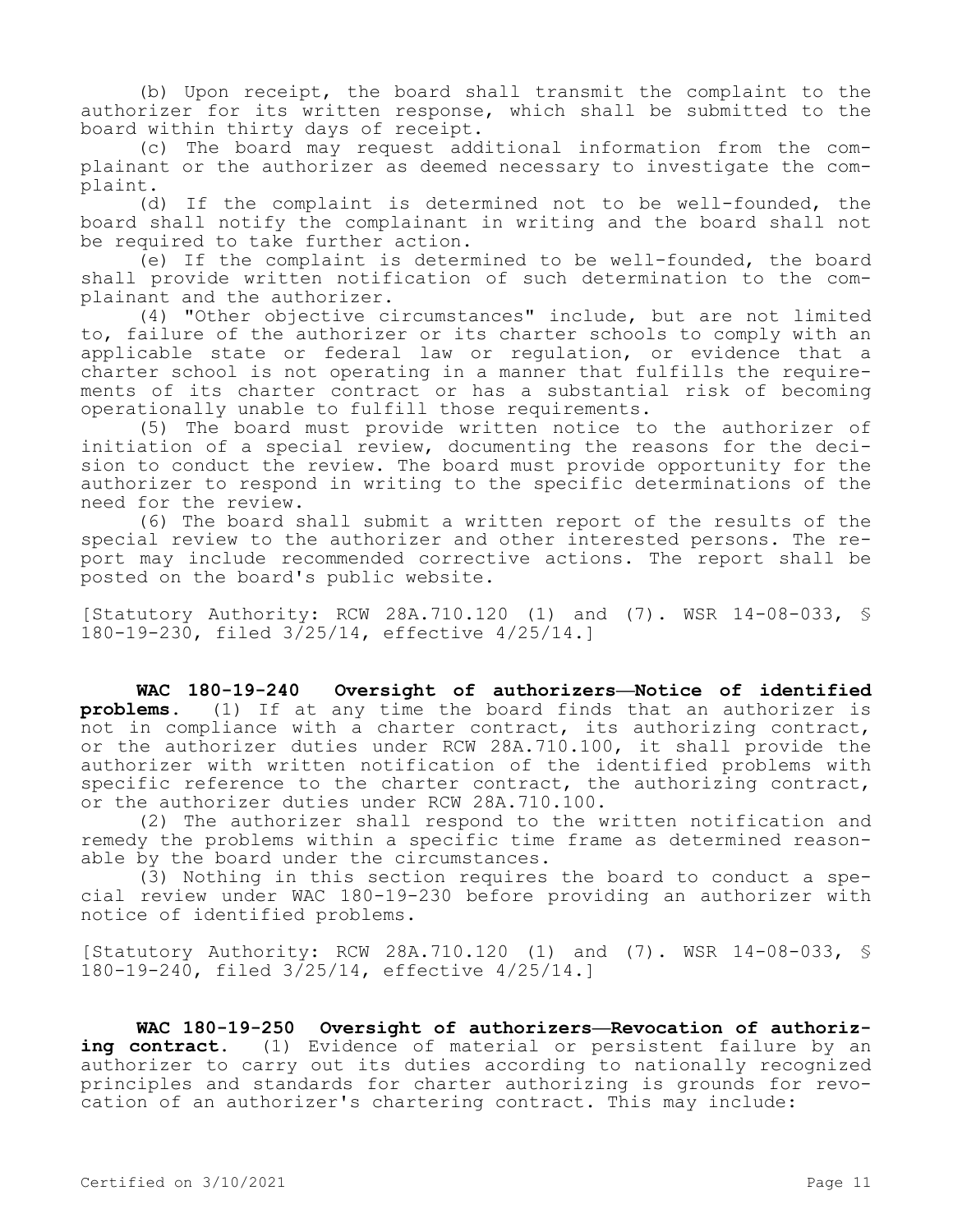(a) Failure to comply with the terms of the authorizing contract between the authorizer and the board;

(b) Violation of a term of the charter contract between the authorizer and a charter school board;

(c) Demonstrated failure to develop and follow chartering policies and practices that are consistent with the principles and standards for quality charter authorizing developed by the National Association of Charter School Authorizers in any of the following areas, as required by RCW 28A.710.100:

(i) Organizational capacity;

(ii) Soliciting and evaluating charter applications;

(iii) Performance contracting;

(iv) Ongoing charter school oversight and evaluation;

(v) Charter renewal decision making.

(2) Notice of intent to revoke. If the board makes a determination, after due notice to the authorizer and reasonable opportunity to effect a remedy, that the authorizer continues to be in violation of a material provision of a charter contract or its authorizing contract, or has failed to remedy other identified authorizing problems:

(a) The board shall notify the authorizer in writing that it intends to revoke the authorizer's chartering authority under RCW 28A.710.120. The notification to the authorizer shall explain and document the reasons for the intent to revoke chartering authority.

(b) The authorizer shall, within thirty days of notification, submit a written response showing that the authorizer has implemented or will implement within sixty days of submitting the written response, a sufficient remedy for the violation or deficiencies that are the stated grounds for the intent to revoke chartering authority. The board shall within thirty days of receipt provide written notice to the authorizer whether it finds the proposed remedy sufficient to correct the violation or deficiencies.

(3) Notice of revocation. If the authorizer fails to provide a timely written response or if the response is found insufficient by the board to meet the requirement set forth in subsection (1) of this section:

(a) The board shall provide the authorizer with written notice of revocation of the authorizer's chartering authority. The notice of revocation shall state the effective date of revocation, which shall not be sooner than twenty days from the date of receipt of the notice of revocation by the authorizer unless a timely notice of a request for an adjudicative proceeding is filed as set forth herein.

(b) The authorizer may request an adjudicative proceeding to contest the revocation. The request for an adjudicative proceeding must be submitted in writing by the authorizer to the board within twenty days of receipt of the notice of revocation at the following address:

Old Capitol Building P.O. Box 47206 600 Washington St. S.E., Room 253 Olympia, Washington 98504

Any adjudicative proceeding shall be conducted in accordance with the Administrative Procedure Act (APA).

[Statutory Authority: RCW 28A.710.090, 28A.710.130, 28A.710.140, and 28A.710.150. WSR 17-20-070, § 180-19-250, filed 10/2/17, effective 11/2/17. Statutory Authority: RCW 28A.710.120 (1) and (7). WSR 14-08-033, § 180-19-250, filed 3/25/14, effective 4/25/14.]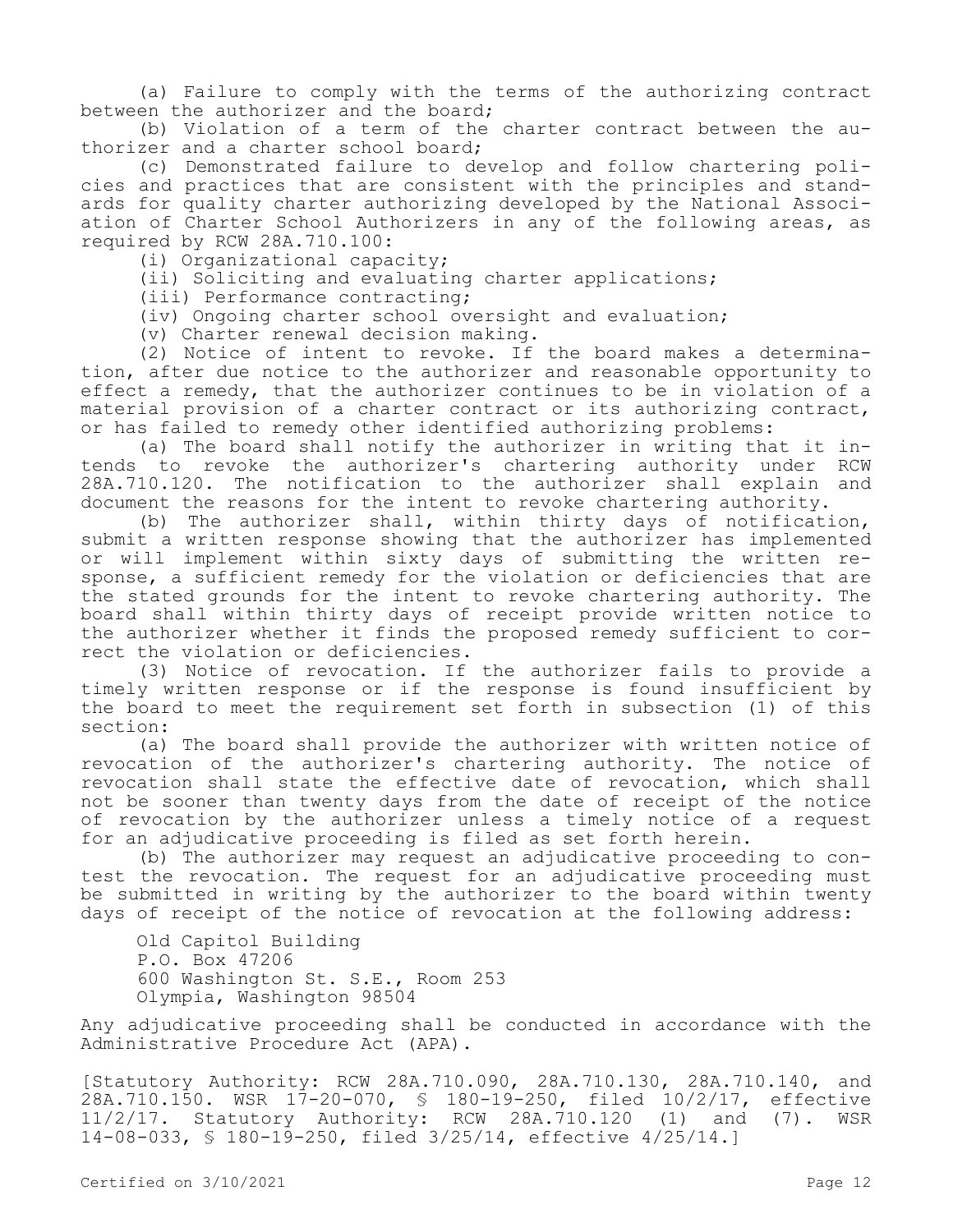**WAC 180-19-260 Authorizer oversight—Transfer of charter contract.** (1) In the event that a notice of revocation is provided to the authorizer under WAC 180-19-250, any charter contract held by that authorizer shall be transferred, for the remaining portion of the charter term, to the Washington charter school commission on documentation of mutual agreement to the transfer by the charter school board and the commission.

(2) Documentation of mutual agreement shall consist of a written agreement between the charter school board and the commission, signed and dated by the chair or president of the charter school board and the chair of the commission. The agreement shall include any modification or amendment of the charter contract as may be mutually agreed upon by the charter school and the commission.

(3) The commission shall submit the agreement to the state board of education. The board shall review the agreement and on a determination that the requirements of these rules have been met, issue written certification of the transfer of the charter contract to the charter school board and the commission.

(4) On certification by the board of the transfer of the charter contract, the prior authorizer shall transfer to the commission all student records and school performance data collected and maintained in the performance of its duties as an authorizer under RCW 28A.710.100 and 28A.710.170.

(5) The commission, in consultation with the charter school board, shall develop and implement a procedure for timely notification to parents of the transfer of the charter contract and any modifications or amendments to the charter included in the written agreement executed under subsection (2) of this section.

(6) If mutual agreement is not obtained on the transfer of the charter contract under RCW 28A.710.120(6) and this section, the charter school shall be closed under the provisions of RCW 28A.710.210. The district shall develop and implement a termination protocol to ensure timely notification to parents, orderly transition of students and student records to new schools, as necessary, and proper disposition of public school funds, property, and assets. The protocol must include, at a minimum, a plan for addressing the following:

(a) Adequate and timely communication with parents, school staff and the community regarding the closing of the charter school and the options for student transfer to another public school;

(b) Retention of student, personnel, governance and financial records in compliance with all applicable laws and policies;

(c) The transfer of all student records in accordance with privacy rules set forth in the Family Educational Rights and Privacy Act (FERPA) and any applicable state laws and school district policies;

(d) Resolution of all financial obligations associated with the closure of the charter school;

(e) Return of the public funds in the possession of the charter school as provided for in RCW 28A.710.201(2), or as required by any other state law; and

(f) A plan for the disposition of all other assets, in compliance with applicable state and federal laws or district policies governing the assets.

The protocol must specify tasks, timelines, and responsible parties, including delineating the respective duties of the charter school and the authorizer. The district shall provide the board with a